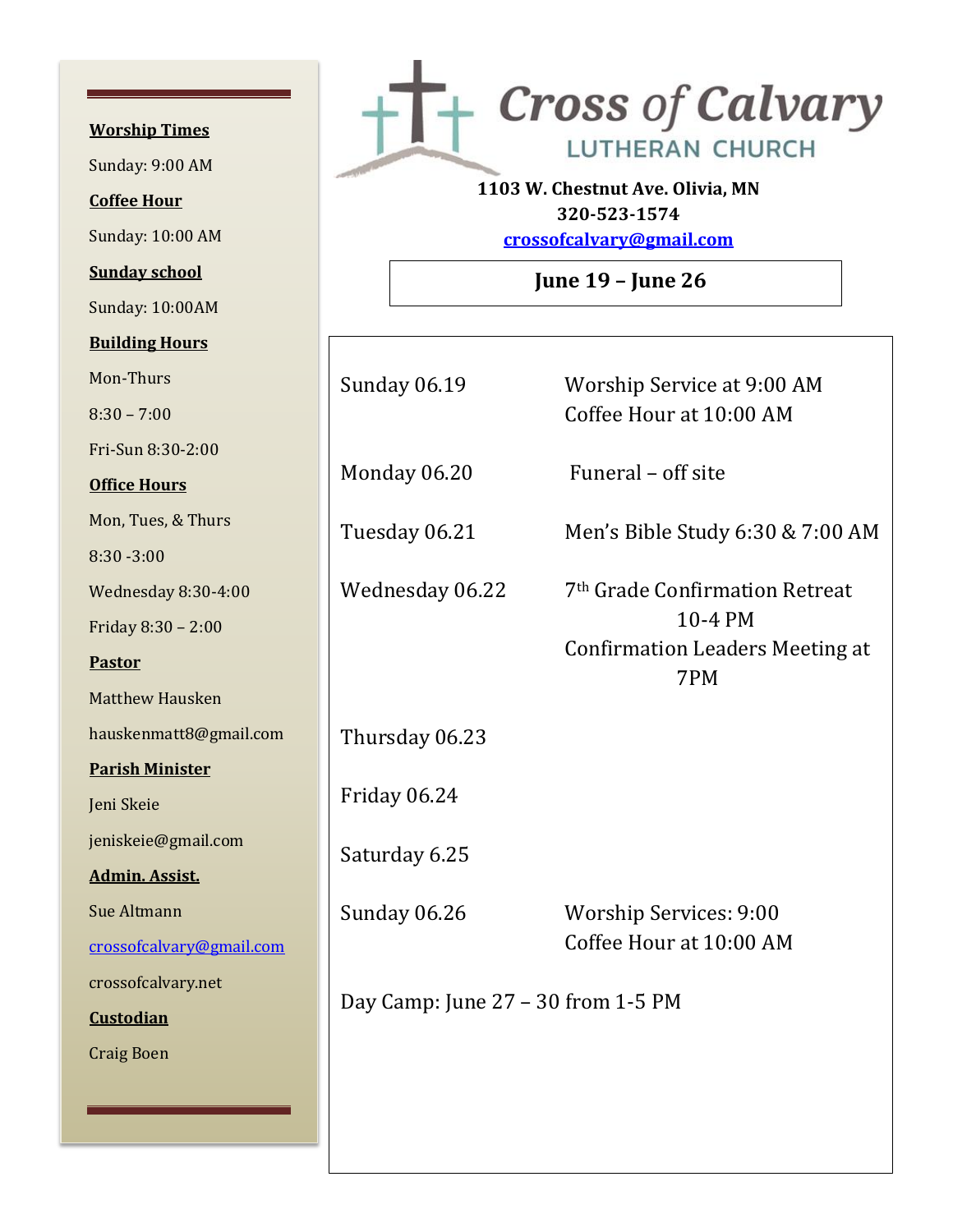## **June Worship Assistants**

Ushers: Drew Sagedahl, Daren Sagedahl Acolytes: Aiden Grund & Elliot Lang Sound Board/Clicker: Communion Helper: Trent Athmann Altar Guild: Sue Erickson

## **Bible Studies**

Men's Bible study: Tuesday mornings at 6:30 & 7:00 AM Women's Bible study: Wednesday morning at 9:00 AM Dorcas Bible study: last Wednesday of month at 9:30 am/Fellowship Hall Ruth Bible study: 4th Monday of month at 1:30pm/church library



**DAY CAMP:** Green Lake Lutheran Ministries will be bringing staff to lead our Day Camp, June 27-30. It is for youth who have finished K-6th grade. Cost is \$40 with \$100 cap for families. Community and Friends are welcome! Sign up at the google sign up on our website or here<http://forms.gle/t3tu1rDFZgeY35J76>

**SUMMER CAMP:** Have you registered for summer camp yet? There are lots of options, and some space has opened up. There are member scholarships to help pay the costs. Everyone who wants to attend camp will go. There are members who want to help sponsor too, because we all know that camp will change your life! Talk to Jeni if you are wondering what to do! Check out the options at gllm.org.

> Pastor Matt will be doing an upcoming sermon series on Galatians. June 19th, 26th and July 3rd. Topic: "Freedom has set you Free"



**Outdoor Game and Movie night for High school (going into 9-12 and graduates) June 29, Wednesday, from 8-11pm Bring a snack to share and a beverage for the movie.**

The Athmann family's "Marching for Mark" team is having a root beer float fundraiser at the Bird Island Farmers Market on Wednesday, June 29th (4:00-7:00). Please join us to help support the Renville County Walk in the Park.



**Swedlanda Lutheran Church** 73950 Co Rd 16, Hector: After an absence due to Covid we welcome you again to the Midsummer Ice Cream Social on Wednesday, June 22, 2022 at 7:00 PM. Event begins at 7:00 PM with the BASICS choral group of Stewart presenting a concert. Concert will be followed by the same great pie and homemade ice dream. Free will offering for the program, pie and ice cream is our treat to you.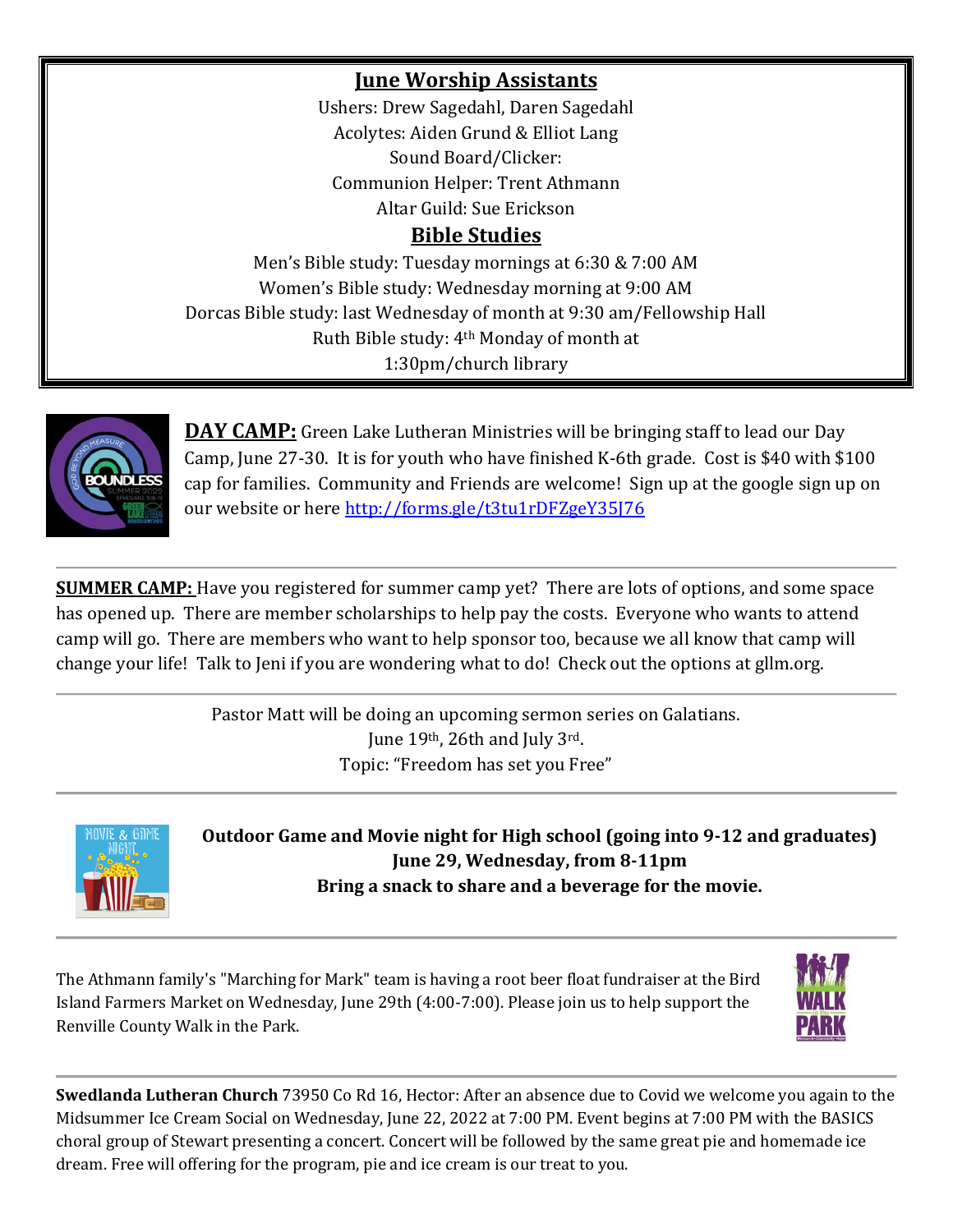## **Please pray for…**

Zoe Orth – Family & Friends Bob Wittman – Family & Friends Randy Harrier – Family & Friends Chrissy Boen – Family & Friends Ken Ziesmer – Family & Friends Liz Elfering – Family & Friends Marlene Bratsch – Friends & Family Clifford Metteer - Family Jon Hackman Family Carol Horrmann – Friends & Family

Paula Sing – Lynnette Blem Lyn Tesch – Family & Friends Pat Aalderks – Family & Friends Gloria Franzen – Friends & Family Ric Aalderks – Friends & Family Brandon Ochs – Family & Friends Candy Kath – Pam Olson's sister Laurie Hogberg – Family & Friends Trevor Solem – Friends and Family Chet Boen – Family & Friends

# **Women's Bible Study**

Women's Bible Study on Wednesday at 9:00 AM will soon finish the Max Lucado book "He Chose the Nails."

Our new book will be a study on 1 Samuel, beginning July 6, at 9:00.Get you book at the church office. Cost is ?

# **June 19, 2022 Second Sunday after Pentecost**



**Free to love God and one another.**

### **DAILY BIBLE READINGS**

These passages are related to the Lectionary texts for this Sunday.

|               | These passages are related to the bectronary texts for this banday. |                                        |
|---------------|---------------------------------------------------------------------|----------------------------------------|
| <b>Sunday</b> | Luke 8:26-39                                                        | Jesus casts out demons                 |
| Monday        | <b>Isaiah 65:1-9</b>                                                | <b>Righteousness of God's judgment</b> |
| Tuesday       | Galatians 3:23-29                                                   | The purpose of the law                 |
| Wednesday     | 1 Corinthians 1:10-17                                               | Divisions in the church                |
| Thursday      | 2 Corinthians 13:11-13                                              | <b>Final greetings</b>                 |
| Friday        | <b>Ephesians 4:1-6</b>                                              | <b>Unity in Christ</b>                 |
| Saturday      | Psalm 22:19-28                                                      | <b>Suffering and praise</b>            |
| <b>Sunday</b> | Luke 9:51-62                                                        | The cost of following Jesus            |
|               |                                                                     |                                        |

### **SCRIPTURE VERSE FOR THIS WEEK**

*There is no longer Jew or Greek, there is no longer slave or free, there is no longer male and female; for all of you are one in Christ Jesus. Galatians 3:28 (NRSV)*